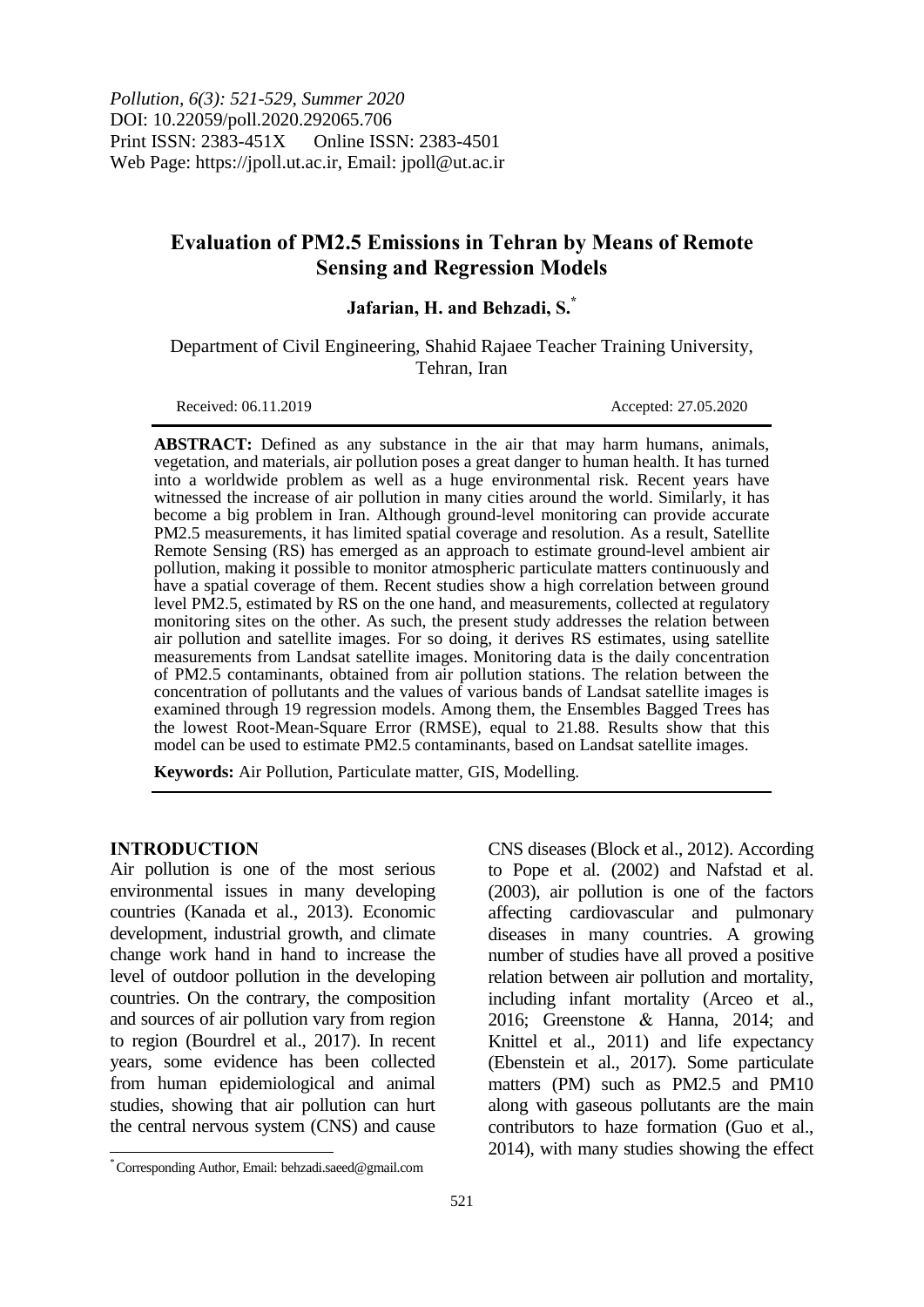of different factors on PM concentration. In 2010, Lelieveld and colleagues reported that about 3.15 million deaths were attributable to atmospheric fine particulate matter (PM2.5) around the globe (Lelieveld et al., 2015). This number represented about 6% of total worldwide mortality. The latest Global Burden of Disease (GBD) study has found out that PM2.5 is the most frequent cause of environment-related deaths worldwide, having caused approximately 2.9 million premature deaths in 2013 around the globe (Brauer et al., 2016).

To understand the effects of PM on the earth's climate system and human health, it is necessary to monitor PM2.5 on a global basis routinely. This is a challenging task as these submicron aerosols are vary a lot in space and time. Typically, ground-based instruments help measuring PM2.5 mass concentration of ambient particles widely in both urban and rural areas of Europe, the United States, Australia, and Asia. However, these ground-based observations represent point measurements and do not provide the necessary coverage for mapping the distribution of regional to global aerosols (Gupta et al., 2006). Ground-level regulatory monitoring networks in developed countries are often used to assess awareness in health studies (Kelly et al., 2011; Miller et al., 2007). However, since fixed-site monitors are monitored primarily, they are often limited to evaluation of greenhouse gas emissions from specific industrial sources and regional background levels in populated areas. This leads to inadequate coverage in many rural areas of developed countries. Developing countries do not have the least coverage. As a result, fixed-site monitors have a limited means of assessing the health effects of rural or developing areas (Prud'homme et al., 2013). Over the past two decades, there has been considerable progress in detection of air pollution from space. Satellite-based advances to surface monitoring networks are significant because air quality assessment is essential,

concerning more polluting quantities and multiple spatial scales. One of the reasons for this predicted dependence on satellites is to increase the role of air quality models to determine complicated and extensive environmental features, which cannot be achieved solely through surface observations (Hidy et al., 2009). Our analysis indicates that satellite data is a useful tool to monitor particulate matter air quality, especially in regions in which ground measurements are not available (Gupta & Christopher, 2008). Since ground measurements of PM2.5 are sparse in many areas of the world, satellite data can be used in substitution to monitoring particulate matter air quality (Gupta et al., 2006). Satellite remote sensing reduces uncertainty in the spatial distribution of these deleterious species as well as the processes, affecting them (Martin, 2008).

Hamraz et al. (2014) developed a dynamic model to cope with the complexities of urban air pollution problem of Tehran. It included some subsystems. Another study on air pollution of cement industries was done by Ansari and Seifi (2013). Shahgholian and Hajihosseini in 2009 proposed a dynamic model to evaluate the effects of air pollution in Tehran for the coming decade. They only assumed the population changes as the primary source of air pollution instead, investigating the impact of urban air pollution on health and populations. Sohrabinia and Khorshiddoust in 2007 explored the capabilities of MODIS satellite data to study air pollutants and extract air pollution maps. Their study will used both satellite and ground stations' data. Also, Nabavi et al. (2019) evaluated the applicability of high-resolution Multi-Angle Implementation of Atmospheric Correction (MAIAC) AOD for PM2.5 estimation and Yousefi Kebria et al. (2013) created a model to estimate air pollution by modelling PM10, CO, and O3 in the streets according to the regression method. In 2016, Asghari and Nematzadeh tried to assess and predict air pollution of Tehran with two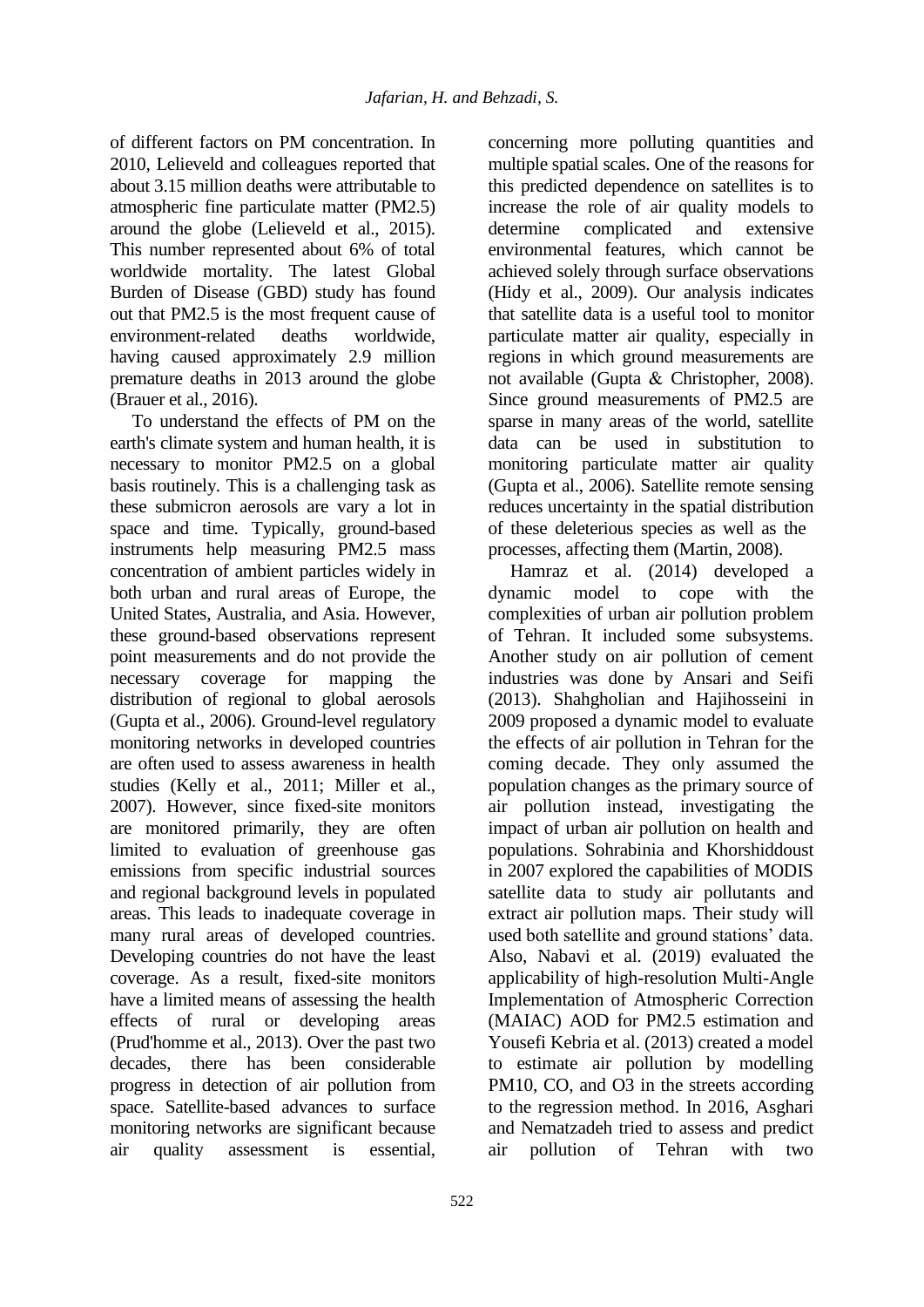approaches: In the first one, they used basic ANN with randomly-generated weights, whereas in the second, they applied GA to create the initial weights of ANN.

As it can be seen, different models and methods have been used to model air pollution so far. The current research, however, evaluates and compares different models to select the best one. The paper examines the use of satellite data along with ground data about particulate matter (PM) release. Its main objective is to evaluate Landsat satellite's ability to determine PM2.5 concentration in Tehran, for which it should use and compare different regression methods to estimate PM2.5 concentration. Definition of a relation between satellite pixel values and PM concentrations is also another objective of this paper. Here, satellite estimates are compared with the values obtained by ground stations; afterwards, the accuracy of satellite estimation is calculated. Tehran is considered as the case study due to the sufficient number of its ground stations, which can record PM concentrations as well as the high population, exposed to PM emissions.

#### **MATERIALS AND METHODS**

The study has been conducted in Tehran, the capital of Iran, which according to the latest census, has a population of about 8.7 million. Tehran is located along a 51° eastern latitude and 35° north latitude (Behzadi & Alesheikh, 2013). Tehran Province is located between the central

Alborz Mountain and the western margin of the Kavir Desert (Alizadeh-Choobari et al., 2016). Its climate is mostly affected by altitude (Figure 1), characterized by cold and dry winters but warm and dusty summers. Tehran has about 40% of the country's industrial units. The fact that the city of Tehran has a particular geographic location (high altitude, elevation difference in the north and south), makes it quite inadequate in terms of urban texture. Many cars travel throughout the day. Adding insult to injury, west winds bring the smoke from factories as well as other contaminating agents into the city of Tehran during the whole year. In general, Tehran has disasterous environmental conditions, with its air pollution being associated with toxic gas content in recent years.

The city has 23 air quality monitoring stations (AQM), the characteristics of which can be seen in Table 1. These stations monitor the concentration of pollutants under the supervision of the Air Quality Control Company (AQCC). Figure 1 shows the distribution of AQM stations in Tehran. These stations perform hourly measurements of various contaminants such as CO, O3, NO2, SO2, PM10, and PM2.5. The present study focuses on the concentrations of PM 2.5, downloaded from the Air Quality Control Center. Meanwhile, these values date between January 2017 and March 2018.



**Fig. 1. The study area of Tehran, showing the locations of the Air Quality Control Company (AQCC) in 2018**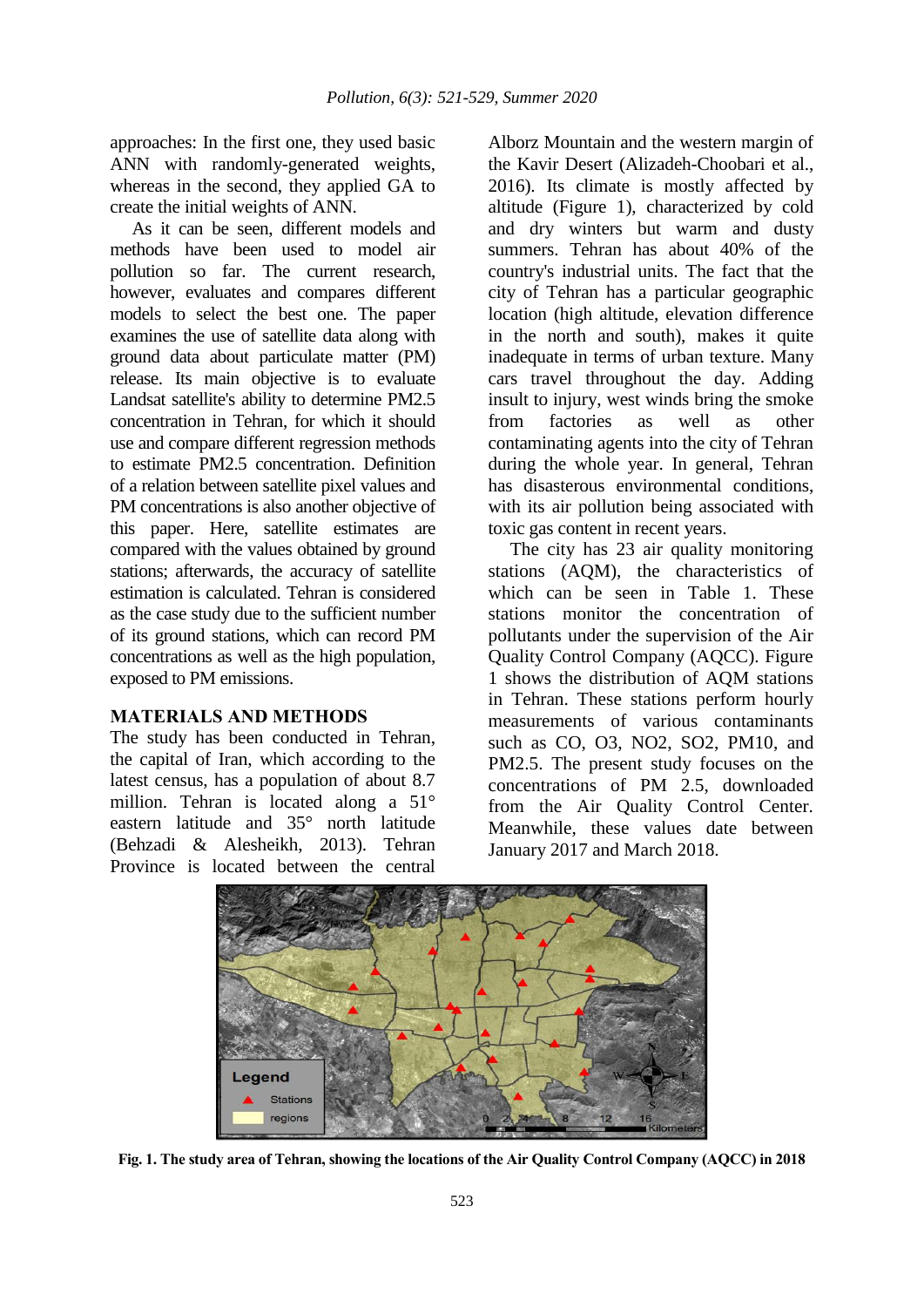| N <sub>0</sub> | <b>Station Name</b>                | Longitude | latitude  |
|----------------|------------------------------------|-----------|-----------|
| ш              | <b>Rose Park</b>                   | 51.267886 | 35.739888 |
| $\overline{c}$ | Mahallati                          | 51.46636  | 35.661083 |
| 3              | Aqdasiyeh                          | 51.48414  | 35.79587  |
| 4              | Punak                              | 51.33168  | 35.7623   |
| 5              | Piroozi                            | 51.49376  | 35.69599  |
| 6              | <b>Tarbiat Modares</b>             | 51.385909 | 35.71751  |
| 7              | Darrus                             | 51.45416  | 35.77     |
| 8              | Setad Bohran                       | 51.4312   | 35.72708  |
| 9              | Shad Abad                          | 51.29735  | 35.67005  |
| 10             | Sharif                             | 51.35094  | 35.70227  |
| 11             | Shar-e-Rey                         | 51.42571  | 35.60363  |
| 12             | Tehran Municipality of District 2  | 51.368175 | 35.777089 |
| 13             | Tehran Municipality of District 4  | 51.50643  | 35.74182  |
| 14             | Tehran Municipality of District 10 | 51.35803  | 35.69748  |
| 15             | Tehran Municipality of District 11 | 51.38973  | 35.67298  |
| 16             | Tehran Municipality of District 16 | 51.397657 | 35.644584 |
| 17             | Tehran Municipality of District 19 | 51.36252  | 35.63521  |
| 18             | Tehran Municipality of District 21 | 51.24311  | 35.697773 |
| 19             | Tehran Municipality of District 22 | 51.24364  | 35.723398 |
| 20             | Sadr                               | 51.428623 | 35.778232 |
| 21             | Golbarg                            | 51.50613  | 35.73103  |
| 22             | Masoodieh                          | 51.49902  | 35.63003  |
| 23             | Fath Square                        | 51.33753  | 35.67882  |

**Table 1. A summary of the characteristics of the stations of Tehran Air Quality Control Company**

All Landsat 8 satellite imagery was downloaded from the United States Geological Survey (USGS). The Landsat 8 satellite payload involved two scientific instruments, namely the Operational Land Imager (OLI) and the Thermal InfraRed Sensor (TIRS). Both of them provided seasonal coverage of the global landmass at a spatial resolution of 30 meters (visible, NIR, SWIR), 100 meters (thermal), and 15 meters (panchromatic). The Landsat Program provides repetitive acquisition of high-resolution multispectral data of the earth's surface on a global basis. The Landsat 8 scene size is 185-km-crosstrack-by-180-km-along-track. The study made use of Landsat 8 satellite imagery between January 2017 and March 2018.

The learner regression model is a model of monitored machine learning, describing the relation between a response variable (output), and one or more predictor variables (inputs) (Behzadi & Alesheikh, 2014). To put it more precisely, regression explicitly refers to the estimation of the response variable in comparison with the discrete response variable, used in the classification. Regression is necessary for

estimation and forecasting in almost every field, such as engineering, physics, economics, management, etc. Regression analysis helps understanding how a dependent variable changes when one of the independent variables is changed, while other independent variables are constant.

The sample collection section was consisted of two steps. At first, Landsat 8 satellite imagery was collected from January 2017 to May 2018. Tehran has 23 air quality control stations; the characteristics of which can be seen in Table 1. In each satellite image, the radiance of each band was collected for each station. PM2.5 contaminants are also obtained based on the passing time of satellite for every station. The bands' values, along with the amount of PM2.5 contaminants formed a matrix with 12 columns. Eleven columns belonged to the band's values, while the remaining one belonged to the PM2.5 pollutant. The pixel value was related to all objects within that pixel. In the next step, in order to avoid the objects' impact on pixel value, the difference between pixel values in two different times was calculated for each band. Finally, a matrix was provided, which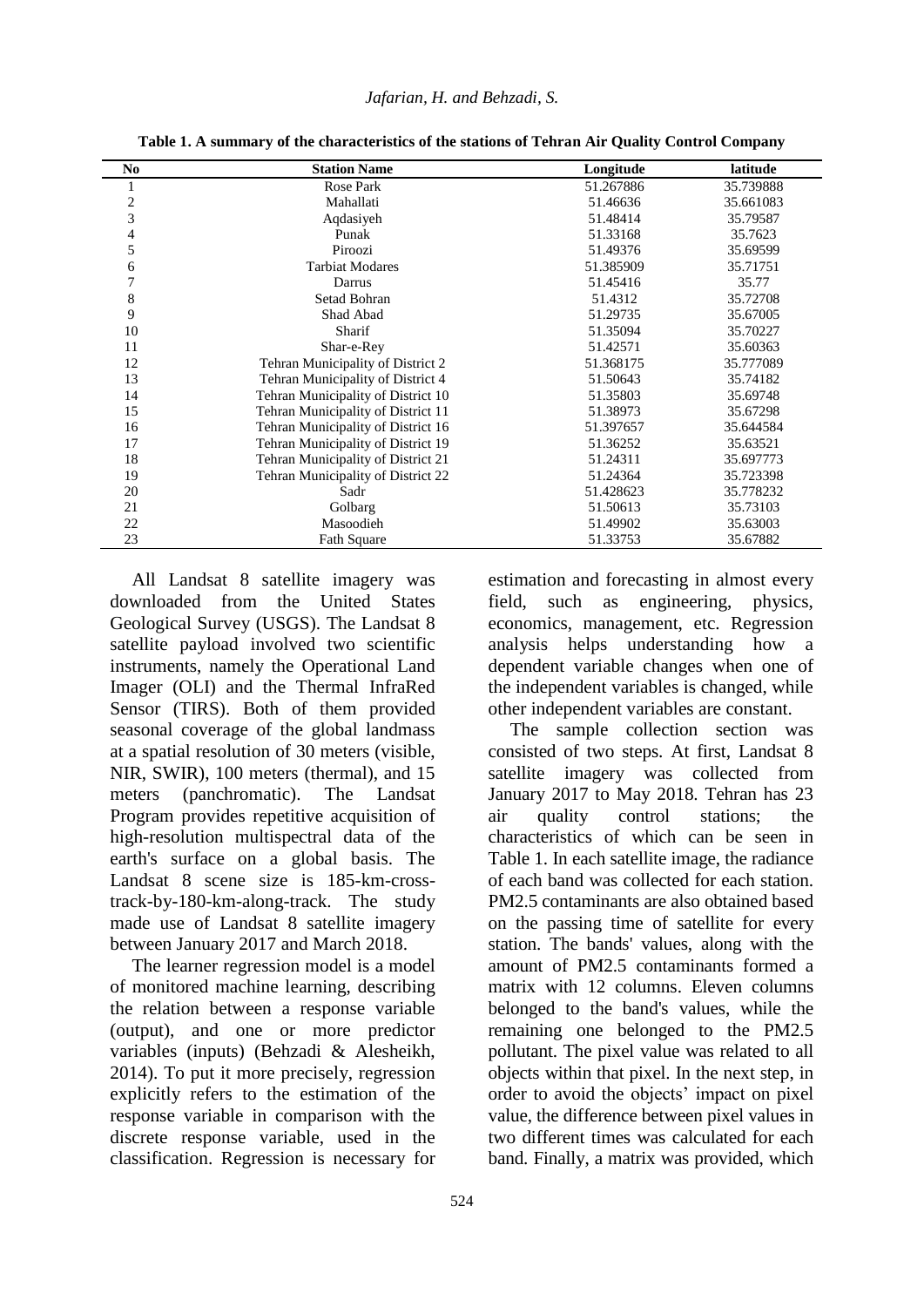included the difference between the pixel values of the bands and the difference in the amount of pollutants.

The present study employed 19 regression models, which got classified into five groups. The first group was linear regression. It contained Linear, Interactions, Robust, and Stepwise. The linearity in a linear regression model refered to the linearity of the predictor coefficients (Mousavi & Behzadi, 2019b). The second group was a regression tree that included Complex, Medium, and Simple. An object of class Regression Tree can predict responses for new data with the predict method (Mousavi & Behzadi, 2019a). The object contains the data used for training so that it can compute re-substitution predictions. The third was the Support Vector Machine (SVM) regression model, including Linear, Quadratic, Cubic, Fine Gaussian, Medium Gaussian, and Coarse Gaussian. Regression SVM models store data, parameter values, support vectors, and algorithmic implementation information. The fourth group, the Regression Ensemble, contained Boosted Trees, and Bagged Trees. Regression Ensemble combined a set of trained weak learner models and data on which these learners were trained. It was

capable of predicting ensemble responses for new data by aggregating predictions from its vulnerable learners. The last group was the Gaussian Process Regression (GPR) model, and included Squared Exponential GPR, Matern 5/2 GPR, Exponential GPR, and Rational Quadratic GPR. Gaussian process regression (GPR) models are nonparametric kernel-based probabilistic ones.

#### **RESULTS AND DISCUSSION**

To assess the mentioned regression models, the difference matrix of pixel values in different bands and the difference in pollutants were used in regression models. Eleven columns, associated with bands 1 to 11, formed the inputs, while the PM2.5 pollutant column was regarded as the models' output. After modelling, the RMSE and correlation values were calculated for each model, represented in Table 2 below. Among the 19 regression models, used in this study, the Ensembles Bagged Trees model had the lowest RMSE, being 21.88. It was chosen as the final model to generate an output map. The calculated correlation between the actual PM2.5 data and the predicted values by the regression model was 0.7899.

| N <sub>0</sub> | <b>Model name</b>                                     | <b>RMSE</b> | <b>Correlation</b> |
|----------------|-------------------------------------------------------|-------------|--------------------|
|                | Linear Regression                                     | 23.58       | 0.2258             |
| 2              | <b>Interactions Linear Regression</b>                 | 41.54       | 0.3220             |
| 3              | <b>Robust Linear Regression</b>                       | 23.52       | 0.2106             |
| 4              | <b>Stepwise Linear Regression</b>                     | 22.80       | 0.2116             |
| 5              | Complex Tree                                          | 25.18       | 0.7926             |
| 6              | Medium Tree                                           | 24.35       | 0.6230             |
|                | Simple Tree                                           | 23.10       | 0.4305             |
| 8              | Linear Support Vector Machine (SVM)                   | 23.59       | 0.1756             |
| 9              | Quadratic Support Vector Machine (SVM)                | 38.05       | 0.2842             |
| 10             | Cubic Support Vector Machine (SVM)                    | 771.27      | 0.3609             |
| 11             | Fine Gaussian Support Vector Machine (SVM)            | 22.53       | 0.5632             |
| 12             | Medium Gaussian Support Vector Machine (SVM)          | 22.81       | 0.3916             |
| 13             | Coarse Gaussian Support Vector Machine (SVM)          | 23.71       | 0.1904             |
| 14             | <b>Ensemble Boosted Trees</b>                         | 22.06       | 0.6559             |
| 15             | <b>Ensemble Bagged Trees</b>                          | 21.88       | 0.7899             |
| 16             | Squared Exponential Gaussian Process Regression (GPR) | 22.78       | 0.4035             |
| 17             | Matern 5/2 Gaussian Process Regression (GPR)          | 22.18       | 0.4229             |
| 18             | <b>Exponential Gaussian Process Regression (GPR)</b>  | 22.11       | 0.5749             |
| 19             | Rational Quadratic Gaussian Process Regression (GPR)  | 22.79       | 0.4067             |

**Table 2. Regression models and their specifications**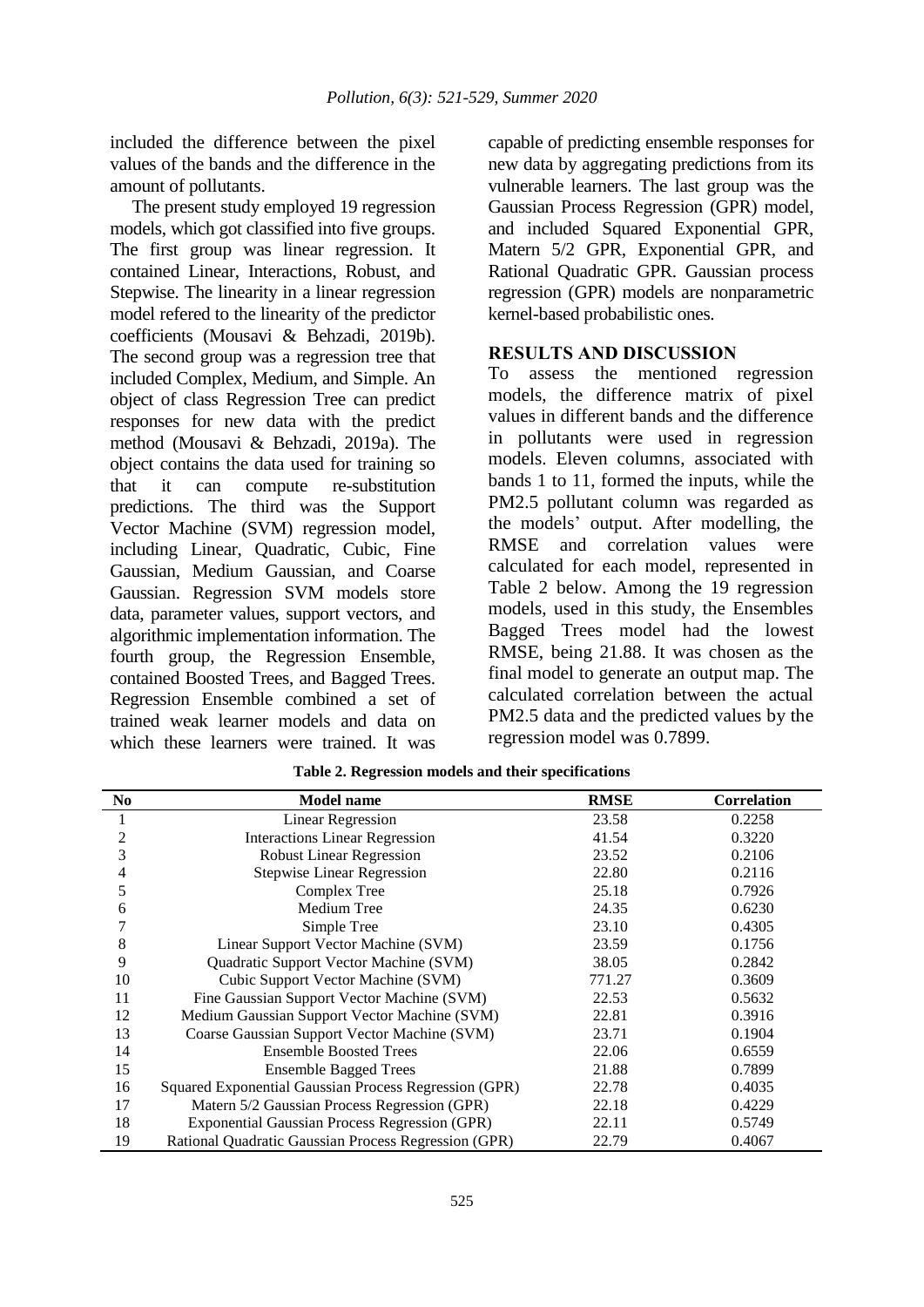As aforementioned, the Ensembles Bagged Trees model turned out to be the optimal one. Input and Output were the difference between the pixel values in the bands and the difference in pollutants, respectively. Therefore, two satellite images had to be selected. The image with minimum emission of pm2.5 was considered as the base one, whereas the second one became the image in which pollution must be calculated.

In order to calculate the amount of pollution in the second satellite image, the pixel values of the two images got extracted in the eleventh bands. Then, the difference between the pixel's values was obtained and was considered as the values of a matrix. The resultant matrix was entered as an input of the optimal model. The first image (based image) was selected with the least pollution (a clean image). The model's output matrix expressed the difference in pollutant amount of pm2.5 in both images. As the first image was considered clean, the amount of obtained contaminants indicated the amount of pollutant pm2.5 in the second image.

The current study made an attempt to predict PM2.5 contaminant quantities via regression model and satellite imagery for all areas of Tehran. One limitation of this research was the low number of air quality control stations and other possible restrictions of missing PM2.5 pollutant data in different stations and at different

times. Finally, using the Ensembles Bagged Trees regression model, PM2.5 contaminants got mapped and contaminated, as shown in Fig. 2. Adding satellite images for more than a year and testing the model showed that by increasing the number of satellite images, the RMSE value of the regression model did not change at all. Thus, it can be concluded that one-year satellite images are enough to create a regression model.

One of the merits of this research was the use of Remote Sensing. Another notable point was that the changes in pollution were not uniform, which was consistent with reality. Four parts of Figure 2 got selected as examples for checking the contamination. Part 1 pertained to Chitgar Lake in eastern Tehran. Although the lake, itself, was clean in terms of PM2.5 contamination, the surrounding areas were contaminated. Section 2 depicted the image of Azadi Square, a bright spot, which expressed the considerable contamination of this field while covering the field of grass. Still, because of the high traffic of vehicles, this area suffered from high pollution. Section 3, the Lavizan Forest Park, showed that the area was clean in terms of vegetation, correctly illustrated in the figure. Section 4 also showed the City Park, which, despite the busy streets surrounding the area, was a clean place for PM2.5 contaminants.



**Fig. 2. Estimated PM2.5 concentrations from the final regression models**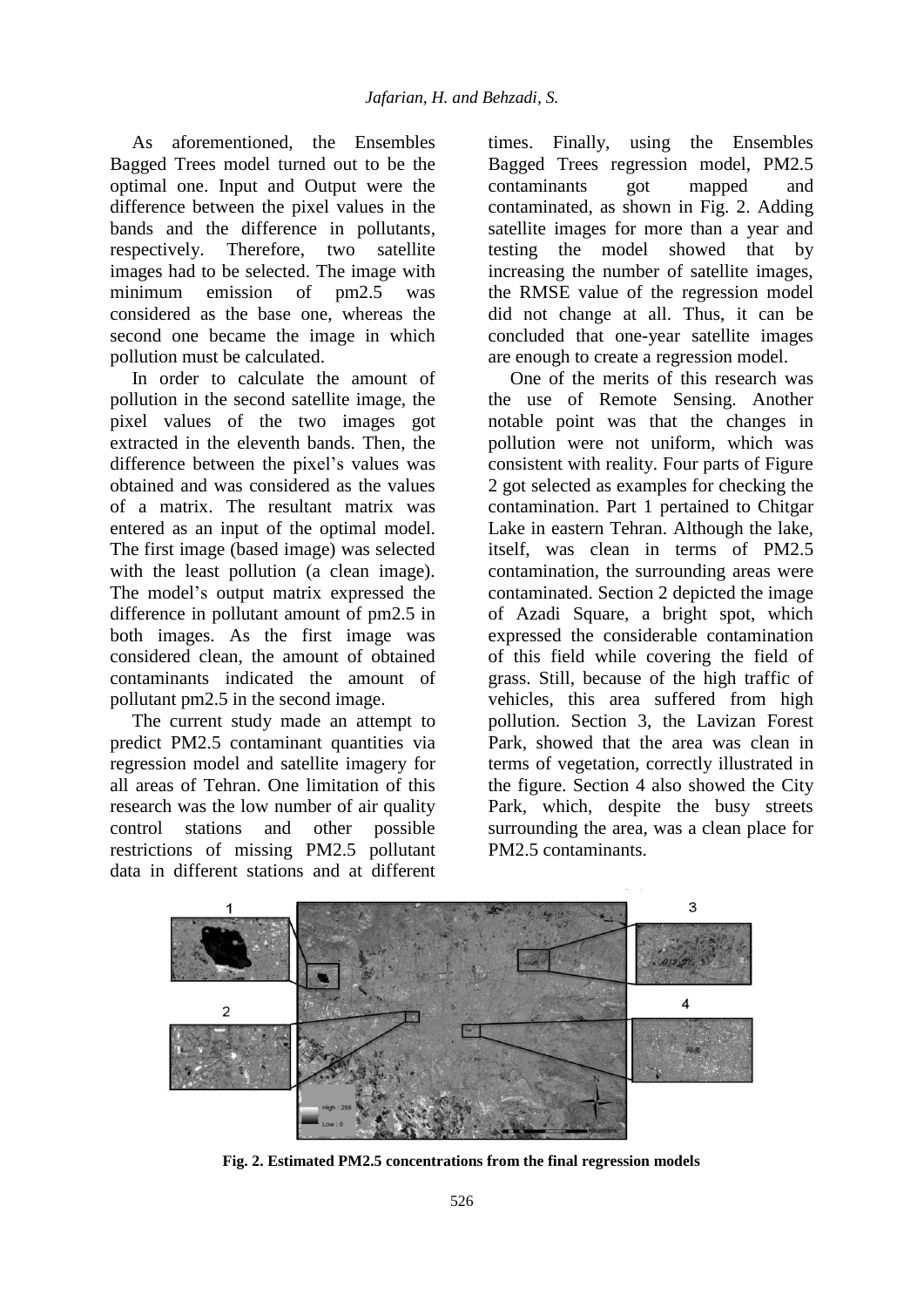## **CONCLUSION**

Air pollution in urban areas is one of the consequences of industrialization, and it still increasing in developing countries on a daily basis. Due to the expansion of metropolitan regions as well as increase of the pollutants and damages caused by air pollution, it is necessary to create rapid, comprehensive, and low-cost air pollution maps so that better decisions could be made for metropolitan areas such as Tehran. This study was carried out to find a fast and inexpensive method to produce a PM2.5 contaminant map for Tehran. The PM2.5 pollutant values were collected from 23 monitoring stations in Tehran between the years 2017 and 2018. Using Landsat satellite imagery and multiple regression methods, it was found that there is satellite images and PM4 contaminants are correleated. Afterwards, all models were evaluated, and the PM2.5-contamination map for Tehran was prepared, using the least RMSE model. The lack of such a model to produce a comprehensive map in Tehran has so far caused numerous urban management problems. The results of this study show that satellite imagery can be used very accurately to model air pollution. The use of satellite imagery has many benefits. First, satellite imagery monitors the area altogether. In ground-based methods, air pollution data is collected from a limited number of air pollution stations, and interpolation models generate a pollution map. This makes it hard to trust the interpolated values. In contrast, satellite images are continuous, displaying the information in a pixel-to-pixel manner. Another advantage of the proposed model is that the production of air pollution maps is no longer costly. This means that there is no more need to build a ground-based air pollution station to map the pollution, which would save the costs of building and maintaining a station.

Another point is that the proposed model is applicable to all parts of the

country. So if an area lacks a ground station to detect air pollution, satellite imagery and the proposed model could produce a contamination map of that area. Finally, the present study provides a better insight into the contamination situation by presenting the PM-contamination map in all areas of Tehran, and may help urban authorities of Tehran municipality to adopt more efficient managemental strategies.

#### **GRANT SUPPORT DETAILS**

The present research did not receive any financial support.

## **CONFLICT OF INTEREST**

The authors declare that there is no conflict of interests regarding the publication of this manuscript. In addition, the ethical issues, including plagiarism, informed consent, misconduct, data fabrication and/or falsification, double publication and/or submission, and redundancy has been thoroughly observed by the authors.

## **LIFE SCIENCE REPORTING**

No life science threat was practiced in this research.

#### **REFERENCE**

Alizadeh-Choobari, O., Bidokhti, A. A., Ghafarian, P. and Najafi, M. S. (2016). Temporal and spatial variations of particulate matter and gaseous pollutants in the urban area of Tehran. Atmospheric Environment, 141, 443-453.

Ansari, N. and Seifi, A. (2013). A system dynamics model for analyzing energy consumption and CO2 emission in Iranian cement industry under various production and export scenarios. Energy Policy, 58, 75-89.

Arceo, E., Hanna, R. and Oliva, P. (2016). Does the Effect of Pollution on Infant Mortality Differ Between Developing and Developed Countries? Evidence from Mexico City. The Economic Journal, 126(591), 257-280.

Asghari, M. and Nematzadeh, H. (2016). Predicting air pollution in Tehran: Genetic algorithm and back propagation neural network. Journal of AI and Data Mining, 4(1), 49-54.

Behzadi, S. and Alesheikh, A. (2013). Introducing a novel model of belief–desire–intention agent for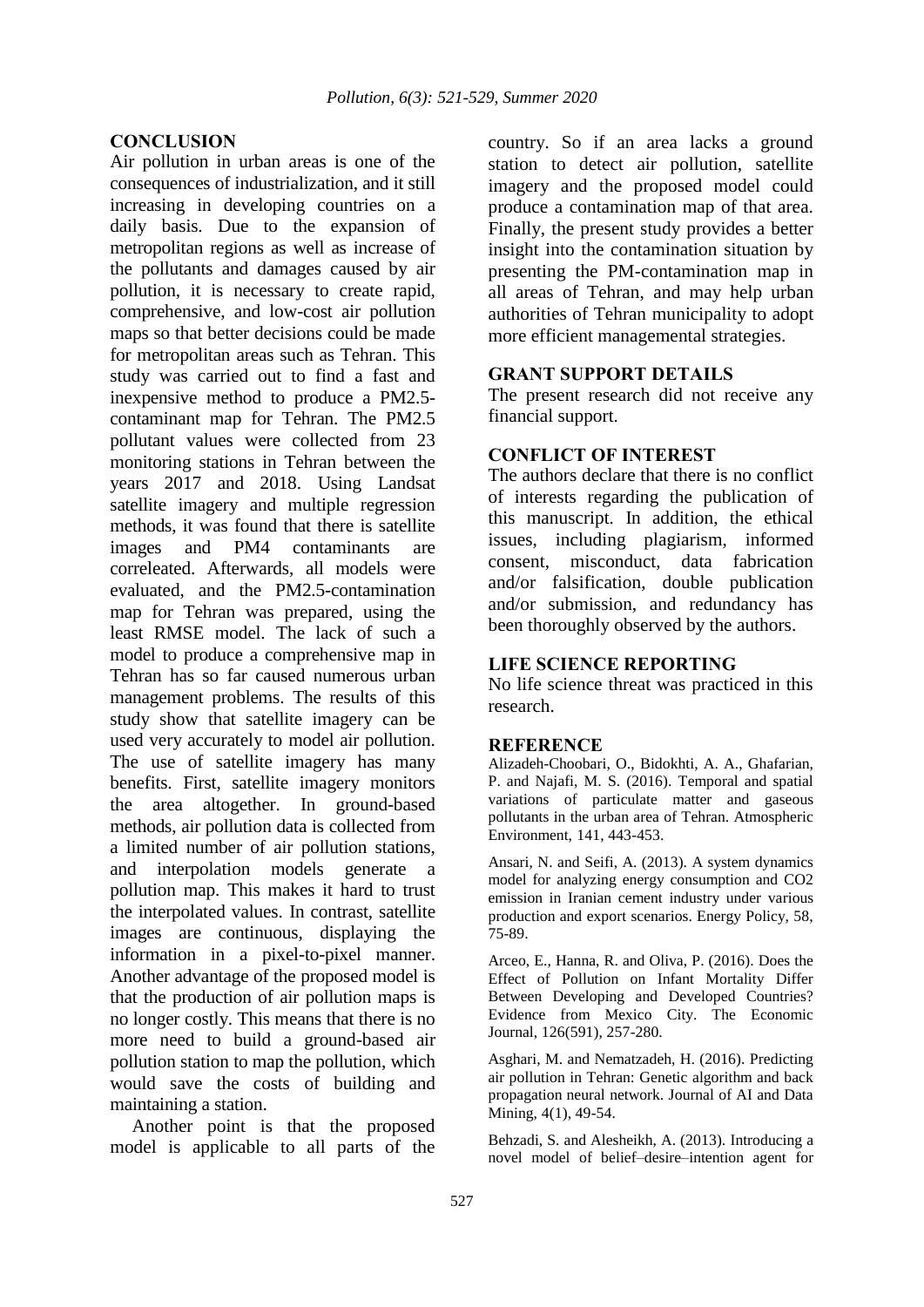urban land use planning. Engineering Applications of Artificial Intelligence, 26(9), 2028-2044.

Behzadi, S. and Alesheikh, A. (2014). Cellular Automata vs. Object-Automata in Traffic Simulation. International Journal of Remote Sensing Applications, 4(1), 61-69.

Block, M. L., Elder, A., Auten, R. L., Bilbo, S. D., Chen, H., Chen, J.-C., Cory-Slechta, D., Costa, D., Diaz-Sanchez, D., Dorman, D., Gold, D., Gray, K., Jeng, H., Kaufman, J., Kleinman, M., Kirshner, A., Lawler, C., Miller, D., Nadadur, S., Ritz, B., Semmens, E., Tonelli, L., Veronesi, B., Wright, R. and Wright, R. J. (2012). The outdoor air pollution and brain health workshop. NeuroToxicology, 33(5), 972-984.

Bourdrel, T., Bind, M.-A., Béjot, Y., Morel, O. and Argacha, J.-F. (2017). Cardiovascular effects of air pollution. Archives of Cardiovascular Diseases, 110(11), 634-642.

Brauer, M., Freedman, G., Frostad, J., van Donkelaar, A., Martin, R., Dentener, F., Van Dingenen, R., Estep, K., Amini, H., Schulz Apte, J., Balakrishnan, K., Barregard, L., Broday, D., Feigin, V., Ghosh, S., Hopke, P., David Knibbs, L., Kokubo, Y., Liu, Y. and Cohen, A. (2016). Ambient Air Pollution Exposure Estimation for the Global Burden of Disease 2013. Environmental Science & Technology, 50(1), 79-88.

Ebenstein, A., Fan, M., Greenstone, M., He, G. and Zhou, M. (2017). New evidence on the impact of sustained exposure to air pollution on life expectancy from China's Huai River Policy. Proceedings of the National Academy of Sciences, 114(39), 10384-10389.

Greenstone, M. and Hanna, R. (2014). Environmental Regulations, Air and Water Pollution, and Infant Mortality in India. American Economic Review, 104(10), 3038-3072.

Guo, S., Hu, M., Zamora, M. L., Peng, J., Shang, D., Zheng, J., Du, Z., Wu, Z., Shao, M., Zeng, L., Molina, M. and Zhang, R. (2014). Elucidating severe urban haze formation in China. Proceedings of the National Academy of Sciences, 111(49), 17373-17378.

Gupta, P. and Christopher, S. A. (2008). Seven year particulate matter air quality assessment from surface and satellite measurements. Atmos. Chem. Phys., 8(12), 3311-3324.

Gupta, P., Christopher, S. A., Wang, J., Gehrig, R., Lee, Y. and Kumar, N. (2006). Satellite remote sensing of particulate matter and air quality assessment over global cities. Atmospheric Environment, 40(30), 5880-5892.

Hamraz, H., Sadeghi-Niaraki, A., Omati, M. and Noori, N. (2014). GIS-Based Air Pollution Monitoring using Static Stations and Mobile Sensor in Tehran/Iran. International Journal of Scientific Research in Environmental Sciences, 2(12), 435- 448.

Hidy, G., Brook, J., Chow, J., Green, M., Husar, R., Lee, C., Scheffe, R., Swanson, A. and Watson, J. (2009). Remote Sensing of Particulate Pollution from Space: Have We Reached the Promised Land? Journal of the Air & Waste Management Association, 59(10), 1130-1139.

Kelly, F. J., Fuller, G. W., Walton, H. A. and Fussell, J. C. (2011). Monitoring air pollution: Use of early warning systems for public health. Respirology, 17(1), 7-19.

Kanada, M., Dong, L., Fujita, T., Fujii, M., Inoue, T., Hirano, Y., Togawa, T. and Geng, Y. (2013). Regional disparity and cost-effective SO2 pollution control in China: A case study in 5 mega-cities. Energy Policy, 61, 1322-1331.

Knittel, C. R., Miller, D. L. and Sanders, N. J. (2011). Caution, Drivers! Children Present: Traffic, Pollution, and Infant Health. Review of Economics and Statistics, 98(2), 350-366.

Lelieveld, J., Evans, J. S., Fnais, M., Giannadaki, D. and Pozzer, A. (2015). The contribution of outdoor air pollution sources to premature mortality on a global scale. Nature, 525(7569), 367-371.

Martin, R. V. (2008). Satellite remote sensing of surface air quality. Atmospheric Environment, 42(34), 7823-7843.

Miller, K. A., Siscovick, D. S., Sheppard, L., Shepherd, K., Sullivan, J. H., Anderson, G. L. and Kaufman, J. D. (2007). Long-Term Exposure to Air Pollution and Incidence of Cardiovascular Events in Women. New England Journal of Medicine, 356(5), 447-458.

Mousavi, Z. and Behzadi, S. (2019a). Geo-Portal Implementation with a Combined Approach of AHP and SWOT. International Journal of Natural Sciences Research, 7(1), 22-31.

Mousavi, Z. and Behzadi, S. (2019b). Introducing an Appropriate Geoportal Structure for Managing Wildlife Location Data. International Journal of Natural Sciences Research, 7(1), 32-48.

Nabavi, S. O., Haimberger, L. and Abbasi, E. (2019). Assessing PM2.5 concentrations in Tehran, Iran, from space using MAIAC, deep blue, and dark target AOD and machine learning algorithms. Atmospheric Pollution Research, 10(3), 889-903.